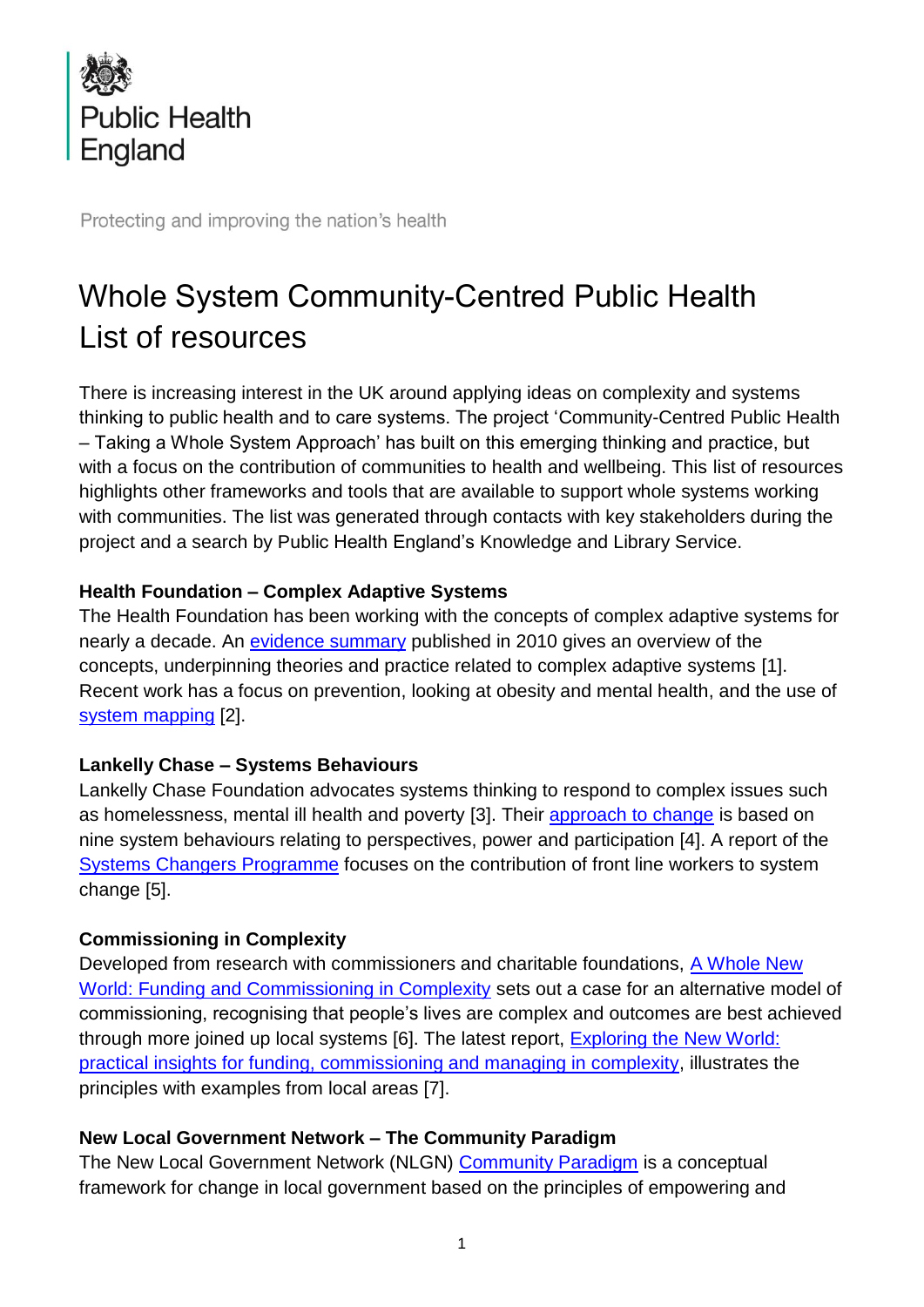resourcing communities and developing a collaborative culture oriented to prevention and community assets [8]. An accompanying report, [Community Commissioning: Shaping Public](http://www.nlgn.org.uk/public/2019/community-commissioning-shifting-to-prevention-through-people-power/)  [Services through People Power,](http://www.nlgn.org.uk/public/2019/community-commissioning-shifting-to-prevention-through-people-power/) sets out an approach based on learning from [Big Local](https://localtrust.org.uk/) and other examples of participatory decision-making [9].

## **The King's Fund - A Vision for Population Health**

The [Vision for Population Health](https://www.kingsfund.org.uk/publications/vision-population-health) is a conceptual framework explaining the core elements of a public health system [10]. The King's Fund argue for a greater emphasis and spend on prevention, a system approach that strengthens the connections between four pillars of population health, and for local leadership to mobilise communities and involve them in decision making. The King's Fund also publish a communities and health explainer and [linked reading list.](https://www.kingsfund.org.uk/publications/communities-and-health)

# **Locality – Supporting Local Economies**

'Keep it Local' is a Locality campaign [11] to promote local economies and encourage investment in community anchor organisations. The report [Powerful Communities, Strong](https://locality.org.uk/about/key-publications/powerful-communities-strong-economies-report/)  [Economies](https://locality.org.uk/about/key-publications/powerful-communities-strong-economies-report/) uses an Economic Resilience model that is 'citizen-centric' and collaborative [12]. A 2016 briefing 'Keep it Local: five step quide for councillors and commissioners sets out the principles of local commissioning to build social value and community capacity [13].

## **Asset-Based Approaches across a System**

[Think Local Act Personal](https://www.thinklocalactpersonal.org.uk/Browse/Building-Community-Capacity/) (TLAP) have published a number of resources to support assetbased working and community capacity building. The ten features of an [asset-based area](https://www.thinklocalactpersonal.org.uk/Latest/The-Asset-Based-Area-/) form a framework for considering realignment of services [14], which can be used alongside a series of [how-to guides for creating an asset-based area](https://www.thinklocalactpersonal.org.uk/Browse/Building-Community-Capacity/how-to-guides-for-creating-an-asset-based-area/) [15]. Other publications exploring a shift to asset-based working in local systems include a Social Care Institute for Excellence (SCIE) evidence briefing with a model for the development of [asset-based places](https://www.scie.org.uk/future-of-care/asset-based-places) [16] and a [theory of change](http://eprints.leedsbeckett.ac.uk/4497/) to reframe and mobilise assets developed from work with areas and practitioners who have successfully introduced asset-based approaches [17].

# **Learning from NHS England Vanguards & Healthy New Towns**

NHS England have initiated several programmes to stimulate and embed more integrated health and care systems. The [new care models programme](https://www.england.nhs.uk/new-care-models/about/) was established in 2015, with fifty vanguards across England [18]. Some vanguards have taken a whole system prevention focus working in localities and neighbourhoods [19]. [Healthy New Towns](https://www.england.nhs.uk/ourwork/innovation/healthy-new-towns/) focuses on the built environment and designing new places that support better health and care [20]. 'Encouraging strong and connected communities' is one of three priorities. [Putting Health](https://www.england.nhs.uk/publication/putting-health-into-place-executive-summary/)  [Into Place](https://www.england.nhs.uk/publication/putting-health-into-place-executive-summary/) is a series of resources based on learning from the 10 demonstrator sites.

#### **NHS Scotland – The Place Standard**

The [Place Standard](https://www.placestandard.scot/) is a framework and tool for assessing the quality of places across a range of aspects, from physical environment to social factors such as inclusion, safety and empowerment [21]. The tool is designed to be used in different types of areas to support dialogue with a range of stakeholders including communities and public sector organisations.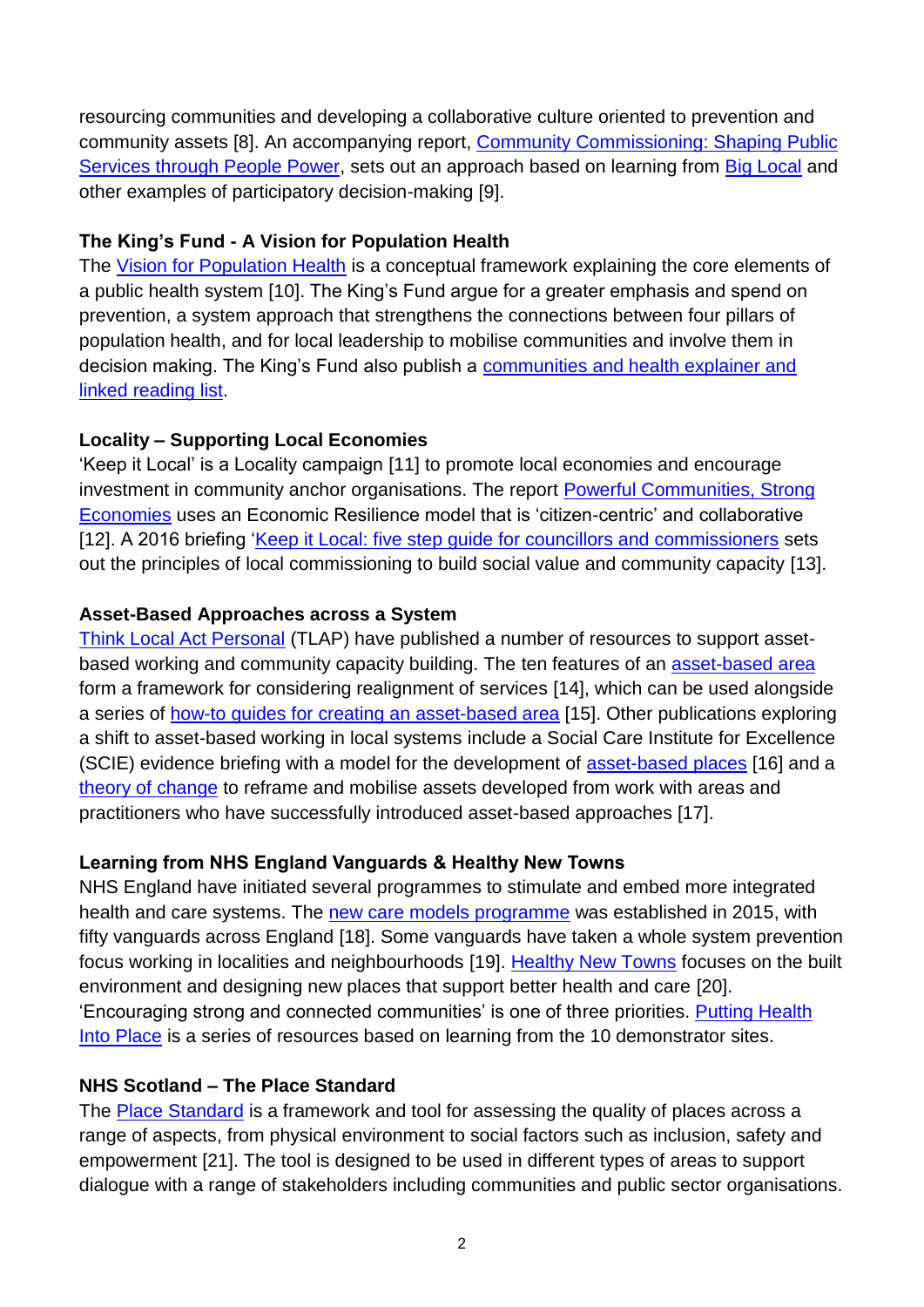# **A growing body of examples from practice**

As well as PHE's [community-centred public health practice examples,](https://phelibrary.koha-ptfs.co.uk/practice-examples/caba/) there other examples of local areas that have taken a whole system, community-centred approach to improving health and wellbeing [7]. Some key reports that provide evidence of change, as well as describing the 'how' and 'why' of a whole system approach, are:

- [Tapping the Potential](https://www.thinknpc.org/resource-hub/tapping-the-potential/) reporting on a new collaboration to improve health and care in Somerset, that was focused on integration of voluntary and community sector organisations [22]
- [Well North](https://wellnorthenterprises.co.uk/) a place-based initiative aimed at addressing health inequalities through community empowerment, local enterprise and innovation [23]. A [Well North Legacy](https://wellnorthenterprises.co.uk/wp-content/uploads/2019/05/Well-North-Legacy-Report-2019-FINAL.pdf)  [Report](https://wellnorthenterprises.co.uk/wp-content/uploads/2019/05/Well-North-Legacy-Report-2019-FINAL.pdf) details the change process and learning from ten pathfinder sites in the North of England [24].
- King's Fund case study on the [Wigan Deal](https://www.kingsfund.org.uk/publications/wigan-deal) setting out the elements of and outcomes from transformational, citizen-led change in Wigan [25]
- [Bromley by Bow case study](https://phelibrary.koha-ptfs.co.uk/practice-examples/caba/bbb/) a set of evidence-based resources showing how a community-centred approach to prevention links primary care services with the activities of the Bromley by Bow Centre, a community hub in East London
- A summary of UK [place-based working](https://www.iriss.org.uk/resources/irisson/place-based-working.) initiatives and key learning from the Institute for Research and Innovation in Social Services (IRISS), Scotland [26].

## **Further information**

This list of resources was produced by Jane South, Jude Stansfield, Eleanor Wilkinson and Tom Mapplethorpe, PHE's Healthy Communities Team. For more information on the work of the Healthy Communities Team, please contact [healthycommunities@phe.gov.uk](mailto:healthycommunities@phe.gov.uk) or join our Knowledge Hub group [here.](https://khub.net/group/phe-healthy-communities)

#### **References**

- 1. The Health Foundation, *Evidence scan: Complex adaptive systems*. 2010, The Health Foundation: London. Available from: [https://www.health.org.uk/publications/complex](https://www.health.org.uk/publications/complex-adaptive-systems)[adaptive-systems](https://www.health.org.uk/publications/complex-adaptive-systems)
- 2. The Health Foundation. *Webinar: System mapping as a tool for action*. 2018 [cited 2019 12th July]; Available from: [https://www.health.org.uk/events/webinar-system](https://www.health.org.uk/events/webinar-system-mapping-as-a-tool-for-action)[mapping-as-a-tool-for-action](https://www.health.org.uk/events/webinar-system-mapping-as-a-tool-for-action)
- 3. Lankelly Chase, *Lankelly Chase Foundation: Theory of Change V1.0*. 2015, Lankelly Chase: London. Available from: [https://lankellychase.org.uk/wp](https://lankellychase.org.uk/wp-content/uploads/2018/04/Our-Approach-To-Change-1.pdf)[content/uploads/2018/04/Our-Approach-To-Change-1.pdf](https://lankellychase.org.uk/wp-content/uploads/2018/04/Our-Approach-To-Change-1.pdf)
- 4. Lankelly Chase. *Our approach to change*. 2018 [cited 2019 12th July]; Available from: [https://lankellychase.org.uk/wp-content/uploads/2018/04/Our-Approach-To-](https://lankellychase.org.uk/wp-content/uploads/2018/04/Our-Approach-To-Change-1.pdf)[Change-1.pdf](https://lankellychase.org.uk/wp-content/uploads/2018/04/Our-Approach-To-Change-1.pdf)
- 5. Mouser, A., A. Bowers, and E. Saltmarshe. *Introduction to Systems Changers* 2017 [cited 2019 29th October]; Available from: [https://lankellychase.org.uk/building-the](https://lankellychase.org.uk/building-the-field/systems-changers/)[field/systems-changers/](https://lankellychase.org.uk/building-the-field/systems-changers/)
- 6. Davidson Knight, A., et al., *A Whole new world: Funding and Commissioning in Complexity* 2017, Collaborate, Newcastle Universtity: London. Available from: [https://collaboratecic.com/a-whole-new-world-funding-and-commissioning-in](https://collaboratecic.com/a-whole-new-world-funding-and-commissioning-in-complexity-12b6bdc2abd8)[complexity-12b6bdc2abd8](https://collaboratecic.com/a-whole-new-world-funding-and-commissioning-in-complexity-12b6bdc2abd8)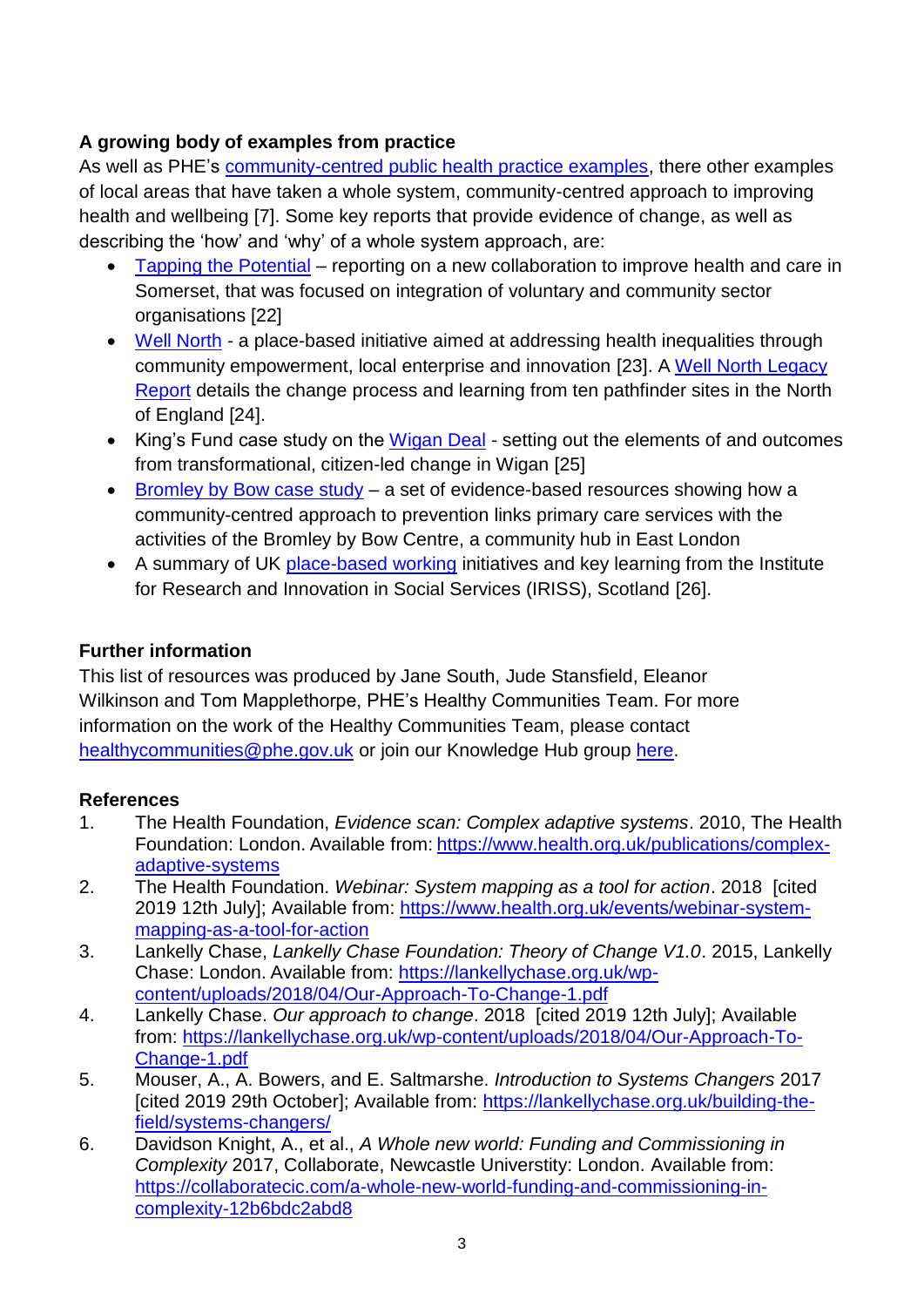- 7. Lowe, T. and D. Plimmer, *Exploring the new world: Practical insights for funding, commissioning and managing in complexity*. 2019, Collaborate, Northumbria University: Newcastle. Available from: [https://collaboratecic.com/exploring-the-new](https://collaboratecic.com/exploring-the-new-world-practical-insights-for-funding-commissioning-and-managing-in-complexity-20a0c53b89aa)[world-practical-insights-for-funding-commissioning-and-managing-in-complexity-](https://collaboratecic.com/exploring-the-new-world-practical-insights-for-funding-commissioning-and-managing-in-complexity-20a0c53b89aa)[20a0c53b89aa](https://collaboratecic.com/exploring-the-new-world-practical-insights-for-funding-commissioning-and-managing-in-complexity-20a0c53b89aa)
- 8. Lent, A. and J. Studdert, *The Community Paradigm: Why public services need radical change and how it can be achieved*. 2019, New Local Government Network: London. Available from: [http://www.nlgn.org.uk/public/2019/the-community-paradigm-why](http://www.nlgn.org.uk/public/2019/the-community-paradigm-why-public-services-need-radical-change-and-how-it-can-be-achieved/)[public-services-need-radical-change-and-how-it-can-be-achieved/](http://www.nlgn.org.uk/public/2019/the-community-paradigm-why-public-services-need-radical-change-and-how-it-can-be-achieved/)
- 9. Lent, A., J. Studdert, and T. Walker, *Community Commissioning: Shaping public services through people power*. 2019, New Local Government Network: London. Available from: [http://www.nlgn.org.uk/public/2019/community-commissioning-shifting](http://www.nlgn.org.uk/public/2019/community-commissioning-shifting-to-prevention-through-people-power/)[to-prevention-through-people-power/](http://www.nlgn.org.uk/public/2019/community-commissioning-shifting-to-prevention-through-people-power/)
- 10. Buck, D., et al., *A vision for population health: Towards a healthier future*. 2018, The King's Fund: London.
- 11. Locality. *Keep it Local*. undated [cited 2019 11th July]; Available from: <https://locality.org.uk/policy-campaigns/keep-it-local/>
- 12. Locality, *Powerful Communities, Strong Economies*. 2017, Locality: London. Available from: [https://locality.org.uk/about/key-publications/powerful-communities-strong](https://locality.org.uk/about/key-publications/powerful-communities-strong-economies-report/)[economies-report/](https://locality.org.uk/about/key-publications/powerful-communities-strong-economies-report/)
- 13. Locality, *How to Keep it Local: Five step guide for councillors and commissioners*. 2016, Locality. Available from: [https://locality.org.uk/wp](https://locality.org.uk/wp-content/uploads/2018/03/How-to-Keep-it-Local.pdf)[content/uploads/2018/03/How-to-Keep-it-Local.pdf](https://locality.org.uk/wp-content/uploads/2018/03/How-to-Keep-it-Local.pdf)
- 14. Fox, A., *The Asset-Based Area: briefing document*. 2017, Think Local Act Personal. Available from: [https://www.thinklocalactpersonal.org.uk/Latest/The-Asset-Based-](https://www.thinklocalactpersonal.org.uk/Latest/The-Asset-Based-Area-/)[Area-/](https://www.thinklocalactpersonal.org.uk/Latest/The-Asset-Based-Area-/)
- 15. Field, R. and C. Miller, *Asset-based commissioning. Summary*. 2017, Bournemouth University: Bournemouth. Available from: [https://www.thinklocalactpersonal.org.uk/Browse/Building-Community-Capacity/how](https://www.thinklocalactpersonal.org.uk/Browse/Building-Community-Capacity/how-to-guides-for-creating-an-asset-based-area/)[to-guides-for-creating-an-asset-based-area/](https://www.thinklocalactpersonal.org.uk/Browse/Building-Community-Capacity/how-to-guides-for-creating-an-asset-based-area/)
- 16. SCIE, *Asset-based places: A model for development*. 2017, Social Care Institute of Excellence: London. Available from: [https://www.scie.org.uk/future-of-care/asset](https://www.scie.org.uk/future-of-care/asset-based-places)[based-places](https://www.scie.org.uk/future-of-care/asset-based-places)
- 17. Rippon, S. and J. South, *Promoting asset based approaches for health and wellbeing: exploring a theory of change and challenges in evaluation*. 2017, Leeds Beckett University: Leeds. Available from: <http://eprints.leedsbeckett.ac.uk/4497/>
- 18. NHS England, *New Care Models: Vanguards - developing a blueprint for the future of NHS and care services* 2016, NHS England: London.
- 19. NHS England, *Integrated primary and acute care systems (PACS) - Describing the care model and the business model*. 2016, NHS England: London.
- 20. NHS England, *Putting Health into Place Introducing NHS England's Healthy New Towns programme* 2018, NHS England: London. Available from: <https://www.england.nhs.uk/ourwork/innovation/healthy-new-towns/>
- 21. NHS Scotland. *Place Standard - How good is our place?* 2017 [cited 2019 29th October]; Available from: <https://www.placestandard.scot/guide/resources>
- 22. New Philanthropy Capital, *Tapping the potential: Lessons from the Richmond Group's practical collaborative work in Somerset*. 2018, The Richmond Group of Charities: London. Available from:<https://www.thinknpc.org/resource-hub/tapping-the-potential/>
- 23. Well North Enterprises. *Unlocking Potential in People and Places*. 2019 [cited 2019; Available from: [https://wellnorthenterprises.co.uk/#](https://wellnorthenterprises.co.uk/)
- 24. Well North Enterprises, *Well North: Unleashing Healthy Communities: Well North Legacy Report 2019*. 2019, Well North Enterprises: Warrington.